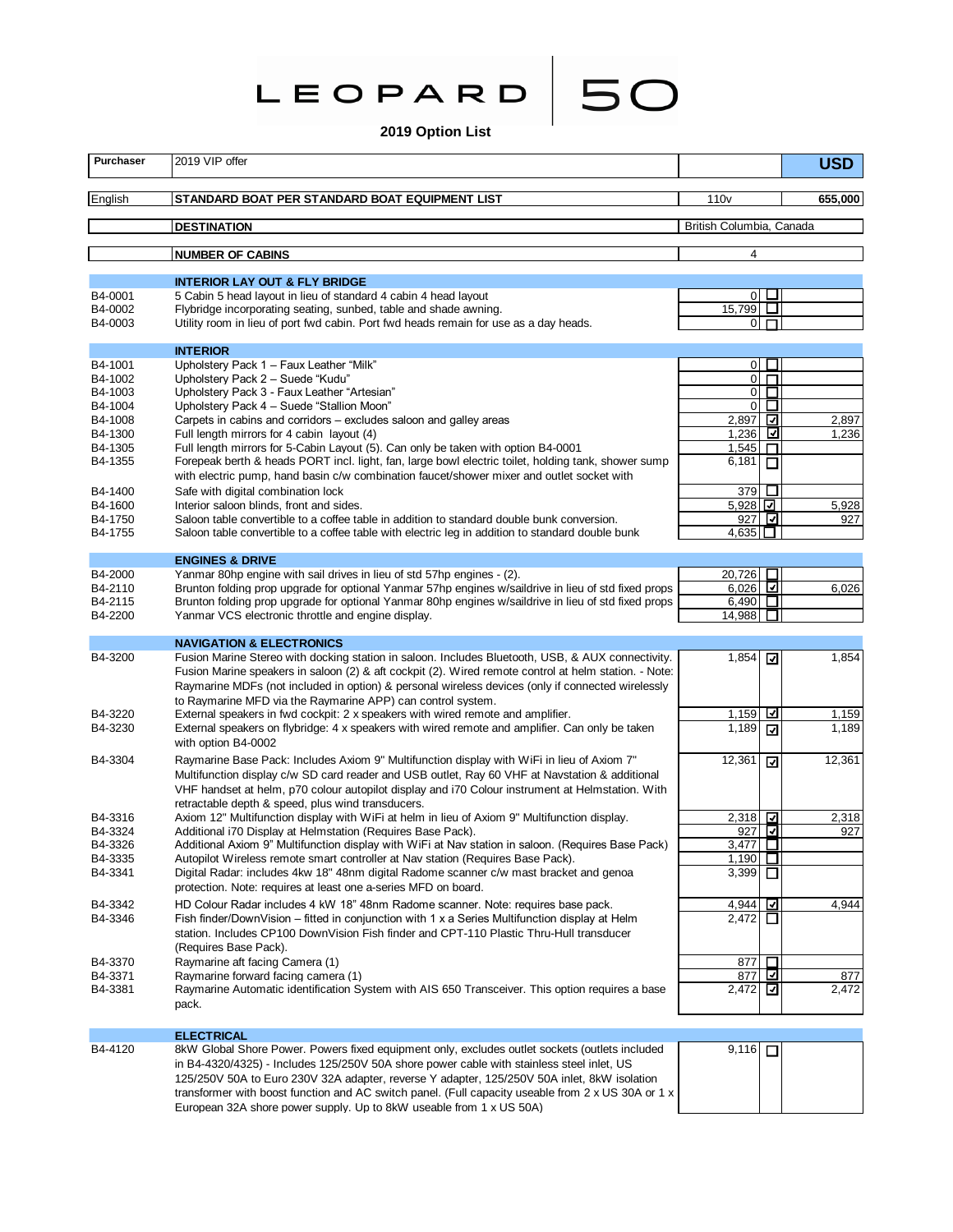| B4-4125            | 12kW Global Shore Power. Powers fixed equipment only, excludes outlet sockets (outlets included<br>in B4-4320/4325) - Includes 125/250V 50A shore power cable with stainless steel inlet, US<br>125/250V 50A to Euro 230V 32A adapter, reverse Y adapter, 125/250V 50A inlet, 12kW isolation<br>transformer with boost function and AC switch panel (Full capacity useable from 1 x US 50A, 2 x<br>US 30A or 1 x European 32A shore power supply) | 10,661 $\sqrt{ }$       |                          | 10,661 |
|--------------------|---------------------------------------------------------------------------------------------------------------------------------------------------------------------------------------------------------------------------------------------------------------------------------------------------------------------------------------------------------------------------------------------------------------------------------------------------|-------------------------|--------------------------|--------|
| B4-4145            | Universal outlet sockets in lieu of standard regional sockets. Must be taken with option B4-4320 or<br>B4-4325                                                                                                                                                                                                                                                                                                                                    | 0                       | $\Box$                   |        |
| B4-4160            | Battery Charger - 12V 100A. 90-265V, 45-65Hz Input (Only for boats with shore power or genset<br>options)                                                                                                                                                                                                                                                                                                                                         | 2,318                   | □                        |        |
| B4-4212            | Shaver outlets in heads, combination 220v/110v with transformer current protection—(4). (Only for<br>boats with option B4-4320 or B4-4325)                                                                                                                                                                                                                                                                                                        | 1,279                   | П                        |        |
| B4-4213            | Shaver outlets in heads, combination 220v/110v with transformer current protection—(5). (Only for<br>boats with option B4-4320 or B4-4325)                                                                                                                                                                                                                                                                                                        | 1,584                   | $\Box$                   |        |
| B4-4320            | 3000W 110V/60Hz inverter. Includes 110V region specific outlet sockets with integrated USB's at<br>specified locations (Only for boats with shore power or genset and option B4-4160. Recommend<br>taking option B4-4515 along with this option)                                                                                                                                                                                                  | 4,903                   |                          | 4,903  |
| B4-4325            | 3000W 220V/50Hz inverter. Includes 220V region specific outlet sockets with integrated USB's at<br>specified locations (Only for boats with shore power or genset and option B4-4160. Recommend<br>taking option B4-4515 along with this option)                                                                                                                                                                                                  | 4,903                   | □                        |        |
| B4-4330            | Additional 110V Inverter (3000W 110V/60Hz) - 6000W available for outlet sockets. (Only available<br>with option B4-4320. Recommend taking option B4-4525 along with this option)                                                                                                                                                                                                                                                                  | 2,936                   |                          |        |
| B4-4335            | Additional 220V Inverter (3000W 220V/50Hz) - 6000W available for outlet sockets. (Only available<br>with option B4-4325. Recommend taking option B4-4525 along with this option)                                                                                                                                                                                                                                                                  | 2,936                   | □                        |        |
| B4-4500<br>B4-4510 | Upgrade standard lead acid house and engine batteries to AGM - 3 house batteries<br>One additional AGM house battery (210Ah) 4 Total. (Requires B4-4500)                                                                                                                                                                                                                                                                                          | 1,854<br>896            | $\Box$<br>$\perp$        |        |
| B4-4515            | Two additional AGM house batteries (210Ah) 5 Total. (Requires B4-4500)                                                                                                                                                                                                                                                                                                                                                                            | 1,792                   | ⊔                        |        |
| B4-4520            | Three additional AGM house batteries (210Ah) 6 Total. (Requires B4-4500)                                                                                                                                                                                                                                                                                                                                                                          | 2,689                   | П                        |        |
| B4-4525            | Five additional AGM house batteries (210Ah) 8 Total. (Requires B4-4500)                                                                                                                                                                                                                                                                                                                                                                           | 4,481                   |                          |        |
| B4-4550<br>B4-4560 | Link engine starter batteries to house batteries. Operated from push button at helm.<br>Lithium ion house batteries in lieu of lead acid batteries - Includes 4 x 200Ah lithium ion batteries                                                                                                                                                                                                                                                     | 201<br>20,651           | ☑                        | 20,651 |
|                    | (LiFePO4), 120A charger, battery monitor & management system with colour display. (Only for<br>boats with shore power or genset options) Recommend taking option B4-5750 along with this<br>option. Not to be ordered with B4-4160/5 or B4-4500)                                                                                                                                                                                                  |                         |                          |        |
| B4-4602            | Ventilation fans in cabins only for 4 cabin layout (4)                                                                                                                                                                                                                                                                                                                                                                                            | 594                     | ∣⊡                       | 594    |
| B4-4604            | Ventilation fans in cabins only for 5 cabin layout (5)                                                                                                                                                                                                                                                                                                                                                                                            | 727                     |                          |        |
| B4-4900<br>B4-5210 | Windlass "up" footswitch                                                                                                                                                                                                                                                                                                                                                                                                                          | 224<br>30,130           | $\Box$                   | 30,130 |
|                    | Genset - Northern Lights 9kW supplied from aft port fuel tank, fuel transfer ability from stb to port<br>tank. Only for boats with shore power pack.                                                                                                                                                                                                                                                                                              |                         | ☑                        |        |
| B4-5215            | Provision for genset (includes fuel supply, exhaust system with through hull fittings and cooling<br>water system, but excludes genset unit, wiring, battery and genset control panel). Only for boats<br>with shore power pack.                                                                                                                                                                                                                  | 6,335                   | □                        |        |
| B4-5256            | Chilled Water Air Conditioning (4 Cabin) - Frigomar 62000BTU/h BLDC chiller unit. 2 x<br>12000BTU/h, 3 x 5000BTU/h & 1 x 8000BTU/h air handlers with 5 x digital control panels.<br>Magnetic drive raw water and coolant circulation pumps. (Only for boats with shore power or genset                                                                                                                                                            | 31,675                  | ⊡                        | 31,675 |
| B4-5257            | Chilled Water Air Conditioning (5 Cabin) - Frigomar 62000BTU/h BLDC chiller unit. 2 x<br>12000BTU/h, 4 x 5000BTU/h & 1 x 3600BTU/h air handlers with 6 x digital control panels.<br>Magnetic drive raw water and coolant circulation pumps. (Only for boats with shore power or genset<br>options)                                                                                                                                                | 33,221                  | □                        |        |
| B4-5400            | Electric Main Sheet winch - (1) in lieu of std manual winch (Recommend taking B4-4515 along<br>with this option)                                                                                                                                                                                                                                                                                                                                  | 3,863                   | ☑                        | 3,863  |
| B4-5450            | Electric Furling System - For Genoa Only (Recommend taking option B4-4515 along with this<br>option)                                                                                                                                                                                                                                                                                                                                              | 13,520                  | $\overline{\phantom{a}}$ | 13,520 |
| B4-5670<br>B4-5615 | Provision for TV in Saloon - Spacer mounted onto cabinet & AC Outlet<br>Motorised TV lift in Nav Station                                                                                                                                                                                                                                                                                                                                          | 449<br>1,939 $\Box$     | ☑                        | 449    |
| B4-5680            | Provision for TV/DVD in owner's cabin (4-cabin layout only) - swing bracket and AC outlet                                                                                                                                                                                                                                                                                                                                                         | 449 $\square$           |                          |        |
| <b>B4-57MM</b>     | Microwave oven in galley (110v).                                                                                                                                                                                                                                                                                                                                                                                                                  | 293 ⊡                   |                          | 293    |
| <b>B4-58MM</b>     | Microwave oven in galley (220v).                                                                                                                                                                                                                                                                                                                                                                                                                  | 293∣ □                  |                          |        |
| B4-5700            | Solar Panels (2) - 100W each                                                                                                                                                                                                                                                                                                                                                                                                                      | 3,708 $\Box$<br>7,262 ⊡ |                          |        |
| B4-5710<br>B4-5715 | Solar Panels (4) - 100W each<br>Solar Panels (6) - 100W each                                                                                                                                                                                                                                                                                                                                                                                      | 9,734 $\Box$            |                          | 7,262  |
| B4-5750            | Sterling alternator to battery charger. Includes button at helm to link engine batteries to house                                                                                                                                                                                                                                                                                                                                                 | 1,471 $\Box$            |                          | 1,471  |
| B4-5800            | Underwater Lights - 2 x Blue mounted in stern                                                                                                                                                                                                                                                                                                                                                                                                     | 3,863 네                 |                          | 3,863  |
|                    | <b>PLUMBING</b>                                                                                                                                                                                                                                                                                                                                                                                                                                   |                         |                          |        |
| B4-6151            | Electric fresh water flushing toilets: Sanimarin lieu of electric salt water flushing toilets for 4 cabin<br>layout                                                                                                                                                                                                                                                                                                                               |                         | $0\sqrt{2}$              | 0      |
| B4-6152            | Electric fresh water flushing toilets: Sanimarin lieu of electric salt water flushing toilets for 5 cabin<br>layout                                                                                                                                                                                                                                                                                                                               | 0                       | $\Box$                   |        |
| B4-6410<br>B4-6500 | 11 Gal Water Heaters in lieu of 6 Gal Water Heaters - (2) 220V<br>Watermaker: Spectra Newport 400 (12 volt), 63 ltr/17 USgal per hr; incl MPC-3000 controller                                                                                                                                                                                                                                                                                     | 281<br>23,177           | ⊡<br>$\Box$              | 281    |
| B4-6510            | system<br>Watermaker: Spectra Newport 400 (12 volt), 63 ltr/17 USgal per hr; incl MPC-3000 controller                                                                                                                                                                                                                                                                                                                                             | 25,718                  | □                        |        |
| B4-6560            | system plus Z-Brane electronic water treatment system<br>Watermaker: Sea Recovery (220V) 117 ltr/31 US gal per hour (Only for boats with shore power or<br>genset options)                                                                                                                                                                                                                                                                        | 19,314                  | $\Box$                   |        |
| B4-6610            | Washer/dryer (220V) installed in port corridor (Only for boats with shore power or genset options)                                                                                                                                                                                                                                                                                                                                                | 3,089                   |                          |        |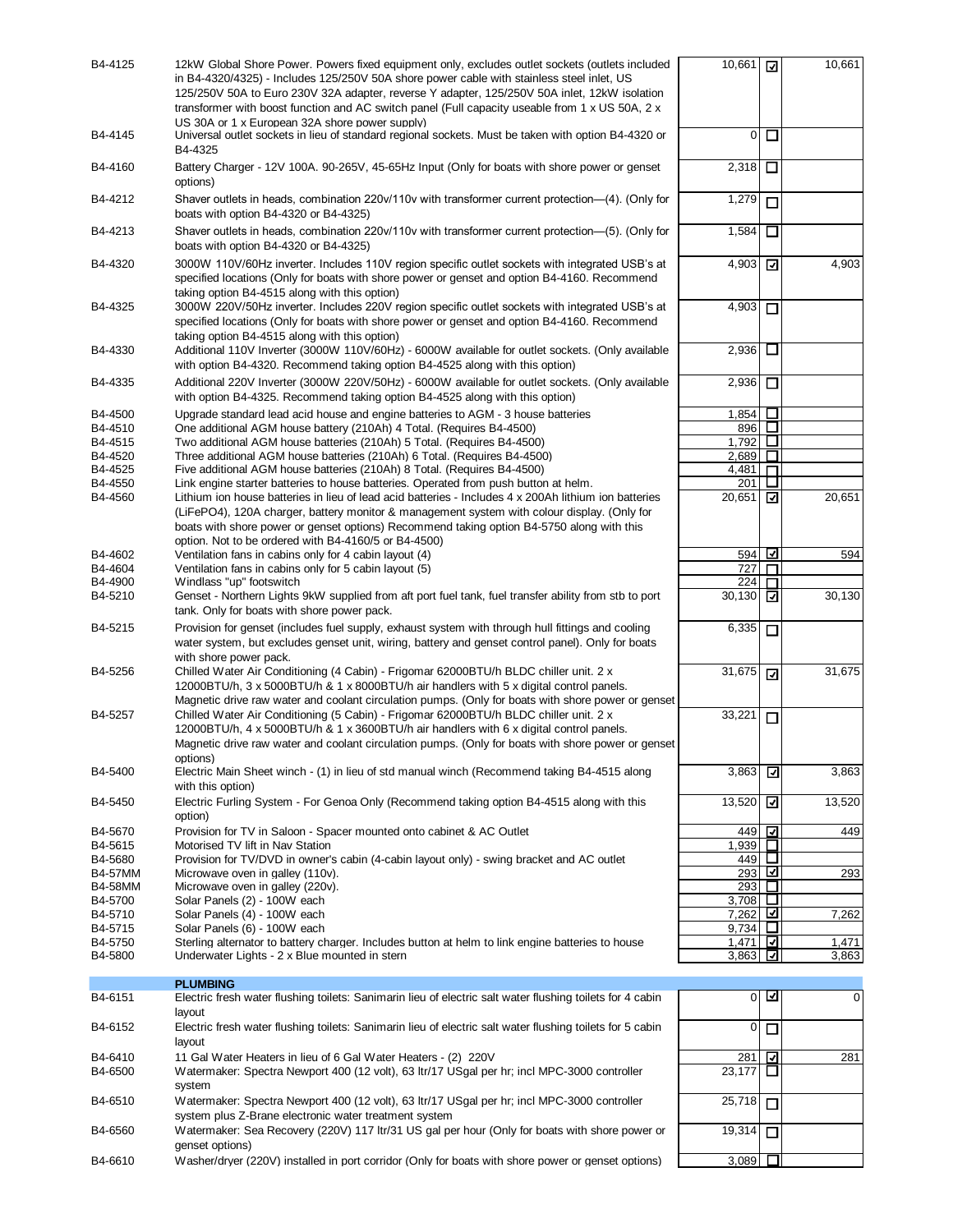| B4-6700<br>B4-6710<br>B4-6800<br>B4-6850 | Dishwasher in Galley - 110v (Not to be taken with B4-6710, B4-7740/41, B4-7757 and B4-7760)<br>Dishwasher in Galley - 220v (Not to be taken with B4-6710, B4-7740/41, B4-7757 and B4-7760)<br>Deck wash fitting & pump - dual fresh/salt water system<br>Stern shower: Hot/cold water in lieu of cold only | 2,318<br>3,090<br>936 $\boxed{1}$<br>284 $\overline{\mathbf{u}}$ | ப<br>⊔                  | 936<br>284     |
|------------------------------------------|------------------------------------------------------------------------------------------------------------------------------------------------------------------------------------------------------------------------------------------------------------------------------------------------------------|------------------------------------------------------------------|-------------------------|----------------|
|                                          | <b>HEATING, REFRIGERATION &amp; GAS</b>                                                                                                                                                                                                                                                                    |                                                                  |                         |                |
| B4-7710<br>B4-7731                       | Refrigerator in aft cockpit 12v. Not to be ordered with options B4-7751, B4-7754 or B4-8200)<br>Electric grill (220V) built into wet locker in aft cockpit (Only for boats with shore power or genset                                                                                                      | 1,931<br>1,530                                                   | ⊡<br>⊡                  | 1,931<br>1,530 |
| B4-7740                                  | options)<br>Wine cooler (110V) in galley (Must be taken with option B4-4320. Not to be ordered with B4-<br>7757/58 or B4-7759)                                                                                                                                                                             | 5,616                                                            | □                       |                |
| B4-7741                                  | Wine cooler (220V) in galley (Must be taken with option B4-4325. Not to be ordered with B4-                                                                                                                                                                                                                | 5,178                                                            | $\Box$                  |                |
| B4-7750                                  | 7757/58 or B4-7759)<br>Icemaker (110V) installed in aft cockpit - in lieu of cockpit storage locker (Must be taken with option                                                                                                                                                                             | 2,627                                                            | $\Box$                  |                |
| B4-7751                                  | B4-4320. Not to be ordered with options B4-7710, B4-7754 or B4-8200)<br>Icemaker (220v) installed in aft cockpit - in lieu of cockpit storage locker (Must be taken with option                                                                                                                            | 2,627                                                            | $\Box$                  |                |
| B4-7754                                  | B4-4325. Not to be ordered with options B4-7710, B4-7754 or B4-8200)<br>Icemaker installed in aft cockpit 12V - in lieu of cockpit storage locker - (not to be ordered with<br>options B4-7710, B4-7750/51 or B4-8200)                                                                                     | 1,854                                                            | ⊡                       | 1,854          |
| B4-7757<br>B4-7760                       | Icemaker installed in galley 12v (Not to be ordered with B4-7740/41 or B4-7757)<br>Freezer installed in galley 12v (Not to be ordered with B4-7740/41 or B4-7757)                                                                                                                                          | 1,854<br>$2,344$ $\Box$                                          |                         | 2,344          |
|                                          |                                                                                                                                                                                                                                                                                                            |                                                                  |                         |                |
|                                          | <b>DECK &amp; HULL</b>                                                                                                                                                                                                                                                                                     |                                                                  |                         |                |
| B4-8001                                  | Exterior Pack 1 - Charcoal (Grey)                                                                                                                                                                                                                                                                          |                                                                  | $\overline{0}$          | 0              |
| B4-8002                                  | Exterior Pack 2 - Captain's Navy (Blue)                                                                                                                                                                                                                                                                    |                                                                  | $\overline{\mathrm{O}}$ |                |
| B4-8110                                  | Helmsman enclosure - includes shade cloth sides and back                                                                                                                                                                                                                                                   | 5,274 년<br>541 □                                                 |                         | 5,274          |
| B4-8115<br>B4-8120                       | Removable helm seat spray dodger<br>Aft Cockpit side & back shade curtains only                                                                                                                                                                                                                            | 2,273                                                            |                         | 2,273          |
| B4-8150                                  | Coach roof side window removable shade covers                                                                                                                                                                                                                                                              | 966 고                                                            |                         | 966            |
| B4-8200                                  | Shoe locker under helm platform. Not to be ordered with option B4-7710, B4-7751 or B4-7754                                                                                                                                                                                                                 | 817 $\Box$                                                       |                         |                |
| B4-8300                                  | Aft Cockpit Cushions (Seats only without backrests) - Not to be ordered with B4-8301                                                                                                                                                                                                                       | $5,869$ $\overline{\blacksquare}$                                |                         | 5,869          |
| B4-8301                                  | Aft Cockpit Cushions (Seats & backrests) - Not to be ordered with B4-8300                                                                                                                                                                                                                                  | 8,729                                                            |                         |                |
| B4-8305                                  | Fwd Cockpit Cushions (Seats only without backrests) - Not to be ordered with B4-8306                                                                                                                                                                                                                       | $2,414$ $\Box$                                                   |                         |                |
| B4-8306<br>B4-8310                       | Fwd Cockpit Cushions (Seats & backrests) - Not to be ordered with B4-8305<br>Helm Seat Cushion                                                                                                                                                                                                             | $4,234$ $\Box$<br>$550$ $\overline{\Delta}$                      |                         |                |
| B4-8315                                  | Foredeck Lounging Cushions - Full Foredeck                                                                                                                                                                                                                                                                 | 3,454 $\Box$                                                     |                         | 550            |
| B4-0000                                  | Foredeck Lounging Cushions - Partial Foredeck (Starboard Only) - not to be ordered with B4-8315                                                                                                                                                                                                            | 1,731 $\Box$                                                     |                         | 1,731          |
| B4-8350                                  | S/S cockpit table stools - (2)                                                                                                                                                                                                                                                                             | 734                                                              | जि                      | 734            |
| B4-8400                                  | S/S dive bottle rack on swim platform - Holds 4 bottles total                                                                                                                                                                                                                                              | 826 L                                                            |                         |                |
| B4-8500                                  | Leather covered steering wheel                                                                                                                                                                                                                                                                             | 371                                                              | IØ.                     | 371            |
| B4-8600                                  | Custom S/S davit system with tackle c/w electric winch                                                                                                                                                                                                                                                     | 5,019                                                            | ☑                       | 5,019          |
| B4-8630                                  | Winch type lifting platform with folding chocks                                                                                                                                                                                                                                                            | 49,445                                                           | п<br>ப                  |                |
| B4-8635<br>B4-8800                       | Winch type lifting platform with fixed chocks<br>Teak aft cockpit table in lieu of standard GRP table                                                                                                                                                                                                      | 49,445<br>4,903                                                  | ப                       |                |
| B4-8900                                  | Composite teak decking: aft & fwd cockpits, helm platform, transom steps and side deck steps                                                                                                                                                                                                               | 15,451                                                           | ☑                       | 15,451         |
| B4-8910                                  | Composite teak decking: aft & fwd cockpits, helm platform, transom steps, side deck steps,<br>flybridge and lifting platform. Only for boats with option B4-0002 and B4-8630 / B4-8635.                                                                                                                    | 20,859                                                           | □                       |                |
| B4-8930                                  | Composite teak decking: aft & fwd cockpits, helm platform, transom steps, side deck steps and<br>flybridge                                                                                                                                                                                                 | 18,155                                                           | $\Box$                  |                |
| B4 8935                                  | Composite teak decking: aft & fwd cockpits, helm platform, transom steps, side deck steps and<br>lifting platform. Only for boats with option B4-8630 / B4-8635                                                                                                                                            | $\overline{18}$ , 155 $\Box$                                     |                         |                |
|                                          |                                                                                                                                                                                                                                                                                                            |                                                                  |                         |                |
|                                          | <b>SAILS &amp; RIGGING</b>                                                                                                                                                                                                                                                                                 |                                                                  |                         |                |
| B4-9100                                  | Spinnaker running rigging                                                                                                                                                                                                                                                                                  | $958$ $\Box$                                                     |                         | 958            |
| B4-9300<br>B4-9400                       | Standard 1.5oz Asymmetric spinnaker - as per exterior pack choice<br>Boom Cover (stackpack) - as per exterior pack choice                                                                                                                                                                                  | 4,326<br>2,006                                                   | $\Box$                  |                |
| B4-9500                                  | Bowsprit c/w roller furler (incl. running rigging excl. sail/s)                                                                                                                                                                                                                                            | $6,819$ $\Box$                                                   |                         | 6,819          |
| B4-9505                                  | Code 0 (All round light weather sail - Sheeted inside or outside)                                                                                                                                                                                                                                          | 7,280 그                                                          |                         | 7,280          |
| B4-9510                                  | Code D (Downwind light weather sail - Sheeted outside)                                                                                                                                                                                                                                                     | 8,766                                                            | ΙI                      |                |
| B4-9515                                  | Upgraded high performance CDX sails in lieu of standard sails (incl. Square Top mainsail with<br>Karver Hook) - as per exterior pack choice - cannot be taken with B4-0002 (Flybridge version)                                                                                                             | 11,737                                                           | ப                       |                |
| B4-9520                                  | Performance code 0 (ZL10)                                                                                                                                                                                                                                                                                  | 10,697                                                           | ப                       |                |
| B4-9525                                  | Upgraded high performance CDX sails in lieu of standard sails (incl. Square Top mainsail with<br>Karver Hook) - as per exterior pack choice - can only be taken with B4-0002 (Flybridge version)                                                                                                           | 11.737                                                           | □                       |                |
| B4-9700                                  | Square Top mainsail with Karver Hook in lieu of std main can only be taken with B4-0002<br>(Flybridge version) cannot be ordered with B4-9525                                                                                                                                                              | 1,857                                                            | ப                       |                |
| B4-9705                                  | Square Top mainsail with Karver Hook in lieu of std main cannot be taken with B4-0002 (Flybridge<br>version) cannot be ordered with B4-9515                                                                                                                                                                | 1,857                                                            | ⊡                       | 1,857          |
| B4-9800                                  | In boom electric furler with carbon boom, hydraulic vang and North furling main sail in lieu of                                                                                                                                                                                                            | NA                                                               |                         |                |
| B4-9803                                  | In boom electric furler with aluminium boom, hydraulic vang and North furling main sail in lieu of                                                                                                                                                                                                         | <b>NA</b>                                                        |                         |                |
|                                          | <b>GENERAL EQUIPMENT</b>                                                                                                                                                                                                                                                                                   |                                                                  |                         |                |
| B4-9903                                  | 55lb (25kg) Delta anchor c/w 165ft (50m) chain                                                                                                                                                                                                                                                             | 1,468 $\Box$                                                     |                         |                |
| B4-9905                                  | 55lb (25kg) Stainless steel DTX anchor c/w 165ft (50m) galvanised chain                                                                                                                                                                                                                                    | 2,303 $\sqrt{2}$                                                 |                         | 2,303          |
| B4-9911                                  | 35lb (16kg) Britany anchor c/w 26ft (8m) chain & 200ft (61m) warp                                                                                                                                                                                                                                          | 850 $\Box$                                                       |                         |                |
| B4-9914                                  | 230ft (70m) anchor chain in lieu of 165ft (50m) chain                                                                                                                                                                                                                                                      | 452                                                              | ப                       |                |

B4-9915 330ft (100m) anchor chain in lieu of 165ft (50m) chain 1,000 1,000 1,000 1,034 1,034 1,034 1,034 B4-9918 Anchor bridle, shackles and hook  $410$   $\overline{2}$   $410$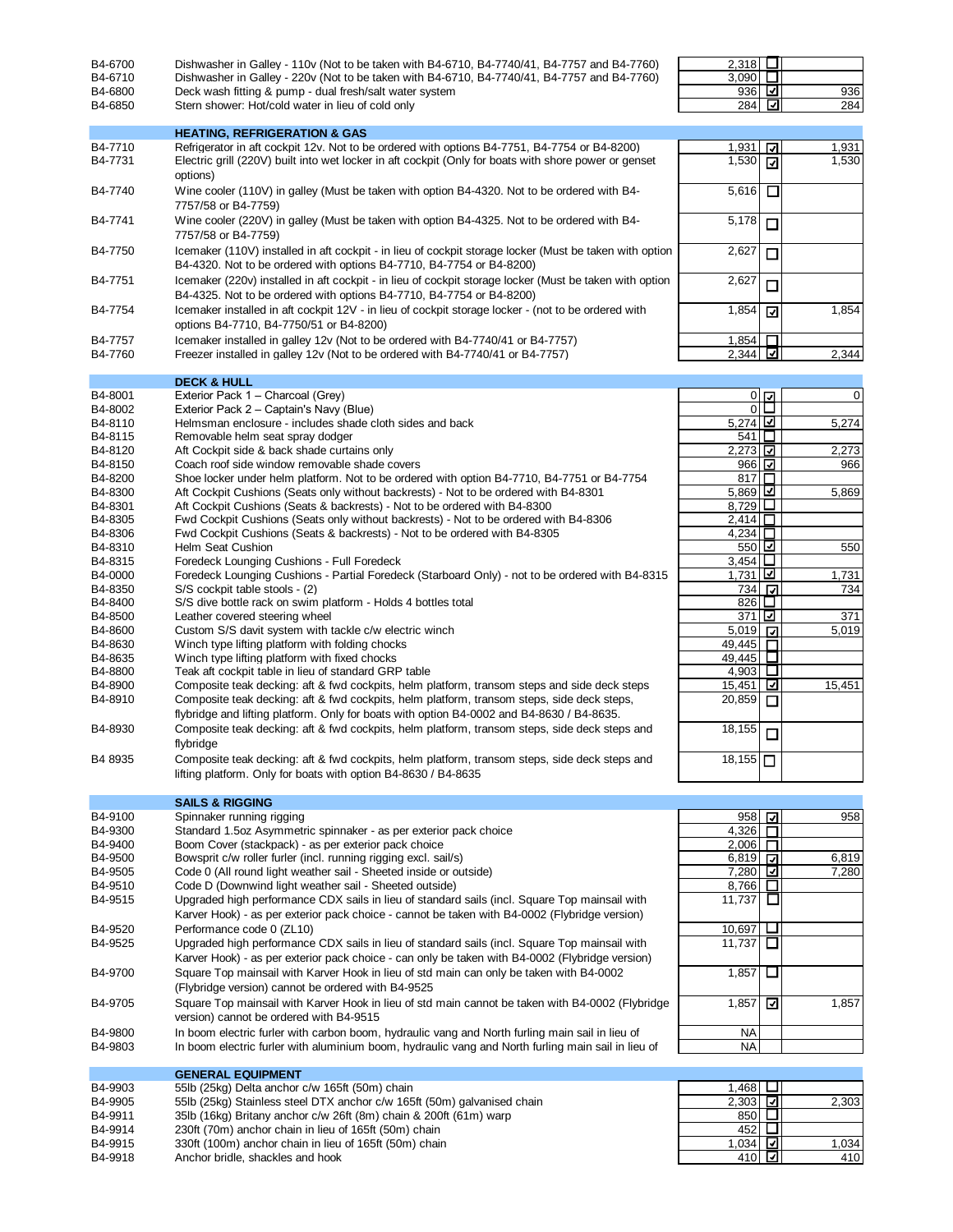| B4-9920                              | Fenders (6), mooring lines (4, 16mm x 10m), spring lines (2, 16mm x 15m)                                                                                                                                                                                                                                                                                                                                                                                                                                                  | 773 [괴]                                                                                                                              | 773                                |  |
|--------------------------------------|---------------------------------------------------------------------------------------------------------------------------------------------------------------------------------------------------------------------------------------------------------------------------------------------------------------------------------------------------------------------------------------------------------------------------------------------------------------------------------------------------------------------------|--------------------------------------------------------------------------------------------------------------------------------------|------------------------------------|--|
|                                      | <b>COMMISSIONING</b>                                                                                                                                                                                                                                                                                                                                                                                                                                                                                                      |                                                                                                                                      |                                    |  |
| B4-9950<br>B4-AUS                    | Transport, documentation and commissioning package: includes anti-fouling paint, transport to<br>Supply of Australian compliant equipment. Electric toilets option for all heads must be taken (B4-<br>USCG Safety Package including 8 man life raft, U-bolts and tie downs<br>CE Safety Package including 8 man life raft, U-bolts and tie downs<br>Cape Town hand-over including full detailing, full fuel tanks, and 3 days of dockage in V&A<br>Water Delivery *<br>Post delivery commissioning<br>Freight Delivery * | ⊻<br>18,851<br>$\Box$<br>4,172<br>☑<br>4,548<br>5,277<br>ш<br>ш<br>4,659<br>ப<br>55,467<br>⊻<br>9,152<br>⊡<br>60,597<br>$\mathsf{L}$ | 18,851<br>4,548<br>9,152<br>60,597 |  |
|                                      |                                                                                                                                                                                                                                                                                                                                                                                                                                                                                                                           |                                                                                                                                      | <b>USD</b>                         |  |
| <b>Total Options</b>                 |                                                                                                                                                                                                                                                                                                                                                                                                                                                                                                                           |                                                                                                                                      | 336,432                            |  |
|                                      | Total Purchase Price (ex-tax)                                                                                                                                                                                                                                                                                                                                                                                                                                                                                             |                                                                                                                                      | 991,432                            |  |
| <b>Total Purchase Price (ex-tax)</b> |                                                                                                                                                                                                                                                                                                                                                                                                                                                                                                                           |                                                                                                                                      |                                    |  |
| <b>Exceptional Rebate</b>            |                                                                                                                                                                                                                                                                                                                                                                                                                                                                                                                           |                                                                                                                                      | 960.112                            |  |
|                                      |                                                                                                                                                                                                                                                                                                                                                                                                                                                                                                                           |                                                                                                                                      |                                    |  |
| Purchaser                            | Date                                                                                                                                                                                                                                                                                                                                                                                                                                                                                                                      |                                                                                                                                      |                                    |  |
| Purchaser                            | Date                                                                                                                                                                                                                                                                                                                                                                                                                                                                                                                      |                                                                                                                                      |                                    |  |
| Dealer                               | Date                                                                                                                                                                                                                                                                                                                                                                                                                                                                                                                      |                                                                                                                                      |                                    |  |

*\*In-water delivery requires electronics and safety equipment (including life-raft) - Freight is an estimation only and can be a combination of freighter + water delivery Prices, standard equipment and options are subject to change without notice - All Sales are subject to signed Purchase & Sales Agreement and Deposit Any modification to the Option List is to be mutually agreed in writing and may result in additional fees - - Most recent signed Option List supersedes all previous versions*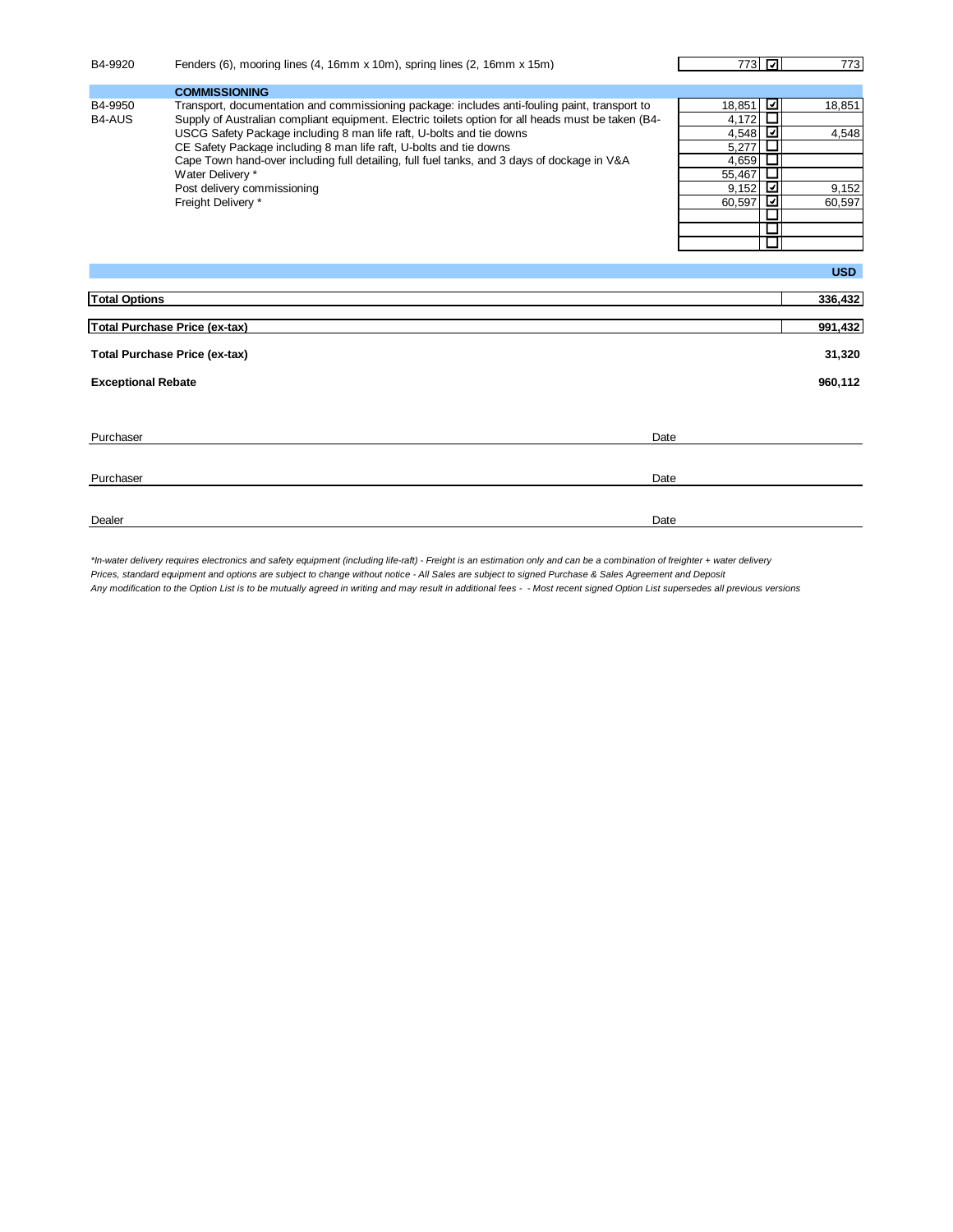

# **STANDARD BOAT EQUIPEMENT LIST**

#### **SALOON**

Laminate finish with solid wood trims Wear resistant laminate flooring Saloon table - convertible to bunk complete with insert mattress U-shape settee LED overhead lighting Concealed overhead rope lighting Overhead window with blind Ventilation through forward facing port lights Stowage space under settee cushions Forward doorway access to forward cockpit and foredeck Access to aft cockpit through sliding door 2 x Loose Ottoman stools (upholstered) to be used as: Chart table seat Settee seating Vanity table seat in aft stbd cabin (4-cabin layout) Joinery staircases to hull accommodation

#### **GALLEY**

High quality galley worktop surfaces Single lever mixer faucet with pull-out sprayer Large bowl s/s sink Dish and cutlery drying recess with drainage Cover for drying recess Vitrifrigo 2 drawer front-opening fridge/freezer 56USgal / 212 Ltr Miele 4-burner gas hob Force 10 gas oven Gas solenoid shut-off valve with control & warning light at cooker Gas detectors in each hull connected to alarm in saloon Gas cylinder regulator in dedicated LPG locker Separate garbage bin locker Stowage space in shelf lockers Stowage space under floorboards Drawer under oven 3 x Drawers alongside oven Outboard galley shelf with provision for microwave

#### **NAVIGATION CONSOLE**

Chart table with storage locker under hinged lid LED overhead lighting Backrest s/s railing Storage locker under chart table

# **STANDARD CABINS (x3)**

Laminate finish with solid wood trims Wear resistant laminate flooring Double berths: Forward Port Bunk (59in / 1.50m x 80in / 2.03m) Forward Starboard Bunk (68in / 1.72m x 80in / 2.03m) Aft Port Bunk (68in / 1.72m x 80in / 2.03m) Bedside tables (starboard forward and port aft cabin only) Bedside cave locker inboard (port forward & aft cabins only) Hanging locker Large open shelves-Stowage drawer under each bunk 1 in aft cabins 2 in fwd port cabin 3 in fwd stbd cabin Stowage space under floorboards LED overhead lighting Concealed overhead rope lighting Concealed under bunk rope lighting 2 x LED reading lamps in each cabin Overhead roller blinds for privacy Large hull window incorporating portlight and pleated blind Transom portlight in aft cabin with pleated blind

# **OWNER CABIN (4-CABIN)**

Laminate finish with solid wood trims Wear resistant laminate flooring Double berth (68in / 1.72m x 80in / 2.03m) Bedside table outboard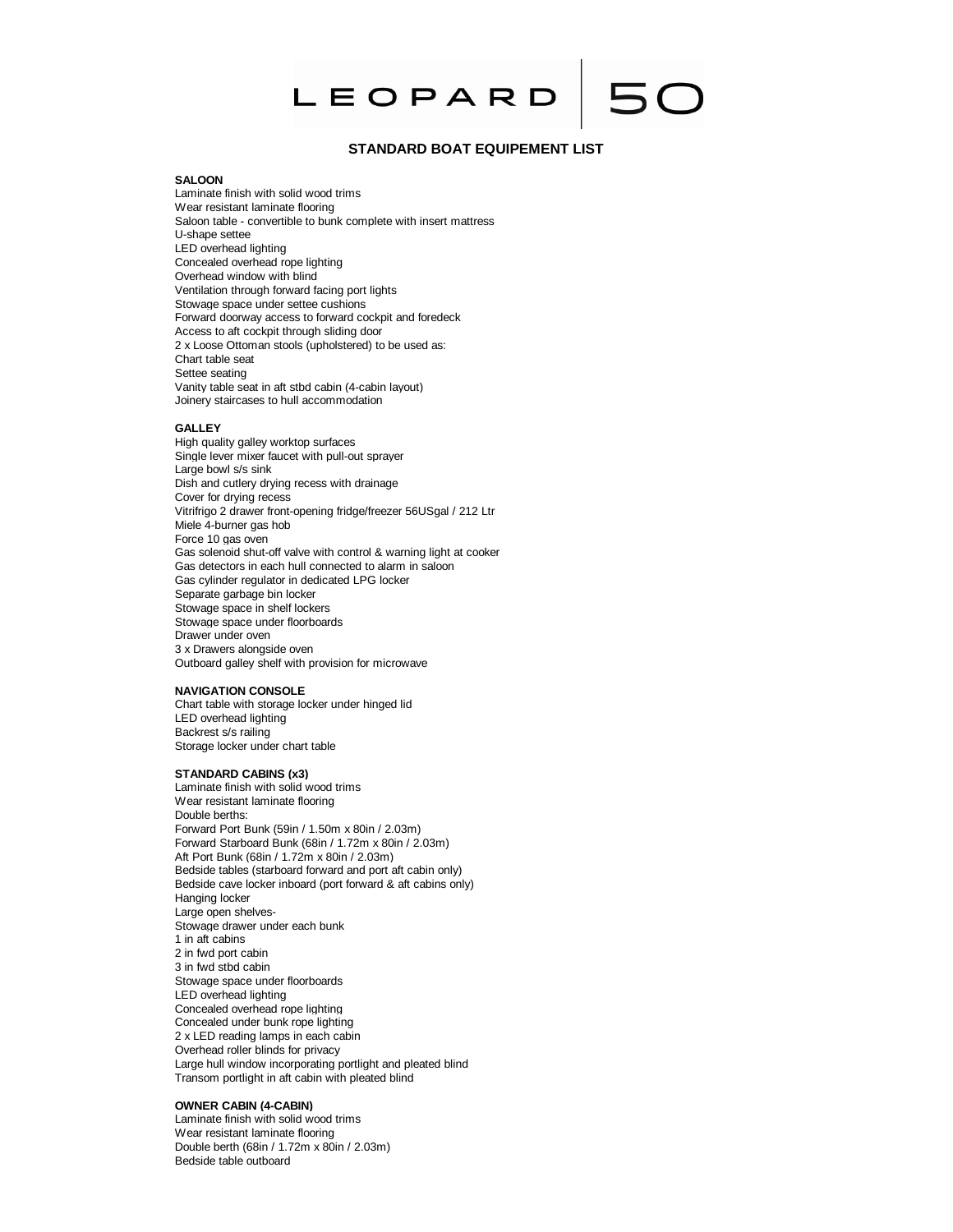Bedside cave locker inboard 1 x Full height hanging locker 1 x Drawer unit with 2 x drawers Vanity table/desk with storage locker and mirror under lid Fold up vanity mirror Stowage drawer under bunk Stowage space under floorboards Sliding entrance door with lock Large mirror behind sliding entrance door Glass divider with sliding panel LED overhead lighting Concealed overhead rope lighting Concealed under bunk rope lighting 2 x LED reading lamps over bunk Large hull window incorporating portlight and pleated blind Transom portlight in aft cabin and pleated blind

# **MID CABIN (5-CABIN OPTION B4-0001)**

Laminate finish with solid wood trims Wear resistant laminate flooring Double berth (68in / 1.72m x 80in / 2.03m) Bedside table forward 1 x Hanging locker 1 x Stowage drawers under bunk LED overhead lighting Concealed overhead rope lighting Concealed under bunk rope lighting 2 x LED reading lamps Overhead roller blinds for privacy Hull window incorporating portlight and pleated blind

#### **STARBOARD AFT CABIN (5-CABIN OPTION B4-0001)**

Laminate finish with solid wood trims Wear resistant laminate flooring Double berth (68in / 1.72m x 80in / 2.03m) 1 x Hanging locker Bedside table outboard Bedside cave locker inboard 1 x Stowage drawer under bunk LED overhead lighting Concealed overhead rope lighting Concealed under bunk rope lighting 2 x LED reading lamps Overhead roller blinds for privacy Large hull window incorporating portlight and pleated blind Transom portlight in aft cabin and pleated blind

## **HEADS COMPARTMENTS (ALL CABINS)**

Washbasins with basin mixer and high quality worktop Under-basin locker with toilet roll holder Vanity locker with mirror Double towel rail Sliding or hinged heads door Dedicated trashcan locker Shower compartment c/w lever mixer and adjustable shower rose Shower sump with automatic drainage system LED Overhead lighting Portlight with roller blind Overhead roller blinds for privacy Electric sea water flush toilet

## **PORT FOREPEAK**

Stowage space with access from deck

# **STBD FOREPEAK**

Stowage space with access from heads

#### **ENGINE & CONTROLS**

Double lever throttle / gearshift control

- Sound deadening panels in engine room
- 2 x Engine room ventilation fans
- 2 x Yanmar 57hp diesel engines with sail drives
- 2 x Propellers fixed blade
- 2 x Fuel deck fillers
- 2 x Fuel filter / water separators
- 2 x Fuel tanks 243USgal / 920Ltr total capacity
- 2 x Exhaust skin fittings (s/s)
- 2 x Exhaust water locks/mufflers
- 2 x Cooling water inlet strainers
- 2 x Exhaust cooling water temperature sensors with audible alarms at helm